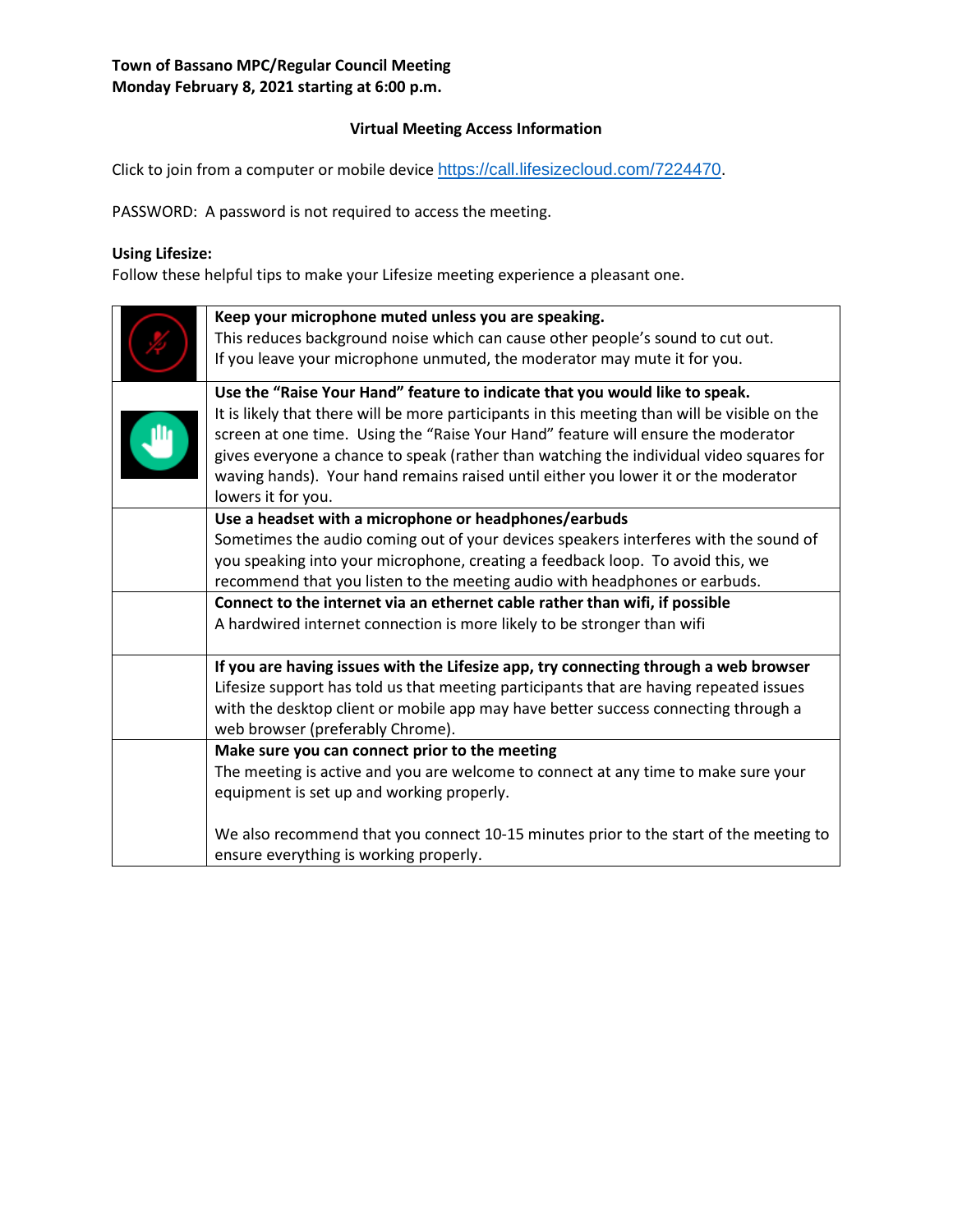### **Joining a meeting from the desktop client or app**

Meeting link: [https://call.lifesizecloud.com/7224470.](https://call.lifesizecloud.com/7224470)

Clicking the link will launch the desktop client or app. If you do not have the desktop client or app installed, you will be prompted to install it.

Check your audio/video settings and join the meeting. If you are successful, you will see a screen similar to this one.

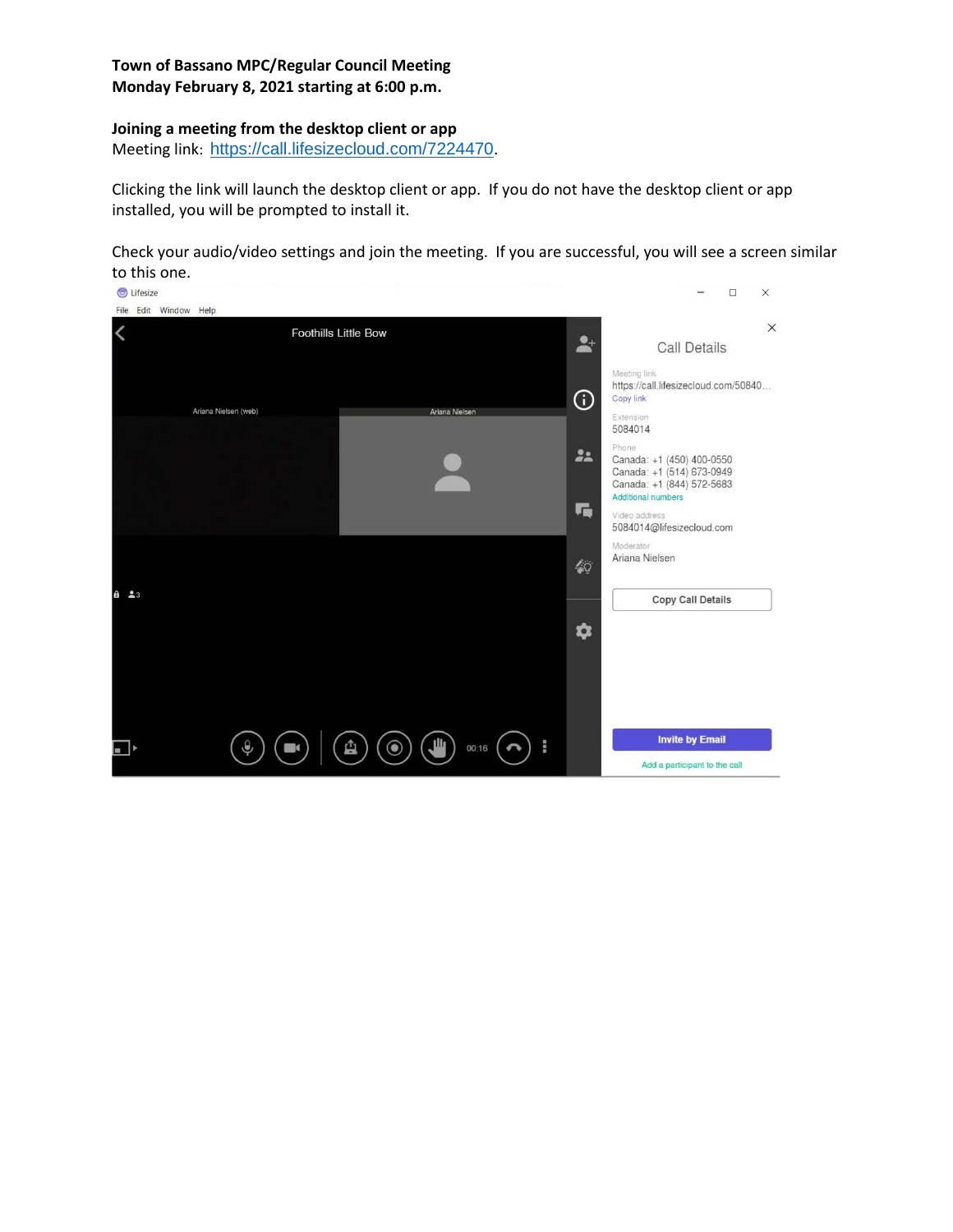# **Lifesize Controls**

There are a set of buttons across the bottom that you can use during the meeting. Here are descriptions of the ones that you will most likely be using.

| <b>Microphone Controls</b><br>Click this button to toggle your microphone off and on.<br>Please keep your microphone off unless you are speaking.<br>A moderator can also mute your microphones.<br><b>Camera Controls</b><br>Click this button to toggle your camera off and on.                                                                                                                                                                                                                                                |  |
|----------------------------------------------------------------------------------------------------------------------------------------------------------------------------------------------------------------------------------------------------------------------------------------------------------------------------------------------------------------------------------------------------------------------------------------------------------------------------------------------------------------------------------|--|
| <b>Share Screen</b><br>Click this button to start sharing your screen. Click it again to turn<br>screen sharing off.                                                                                                                                                                                                                                                                                                                                                                                                             |  |
| <b>Raise Your Hand</b><br>Click this button to indicate to the meeting moderator that you<br>would like to speak. If your hand is raised, the button will turn<br>green. Other meeting participants will get a notification and an icon<br>will appear by your name in the list of participants.<br>Participants (2)<br>1 raised hand<br>All<br>⋓<br>0 unmuted<br>Ariana Nielsen<br>Ariana Nielsen (web)<br>Moderators:<br>Ariana Nielsen<br>Click the button again to lower your hand.<br>A moderator can also lower all hands. |  |
| Leave<br>Click this button when you are ready to leave the meeting.                                                                                                                                                                                                                                                                                                                                                                                                                                                              |  |